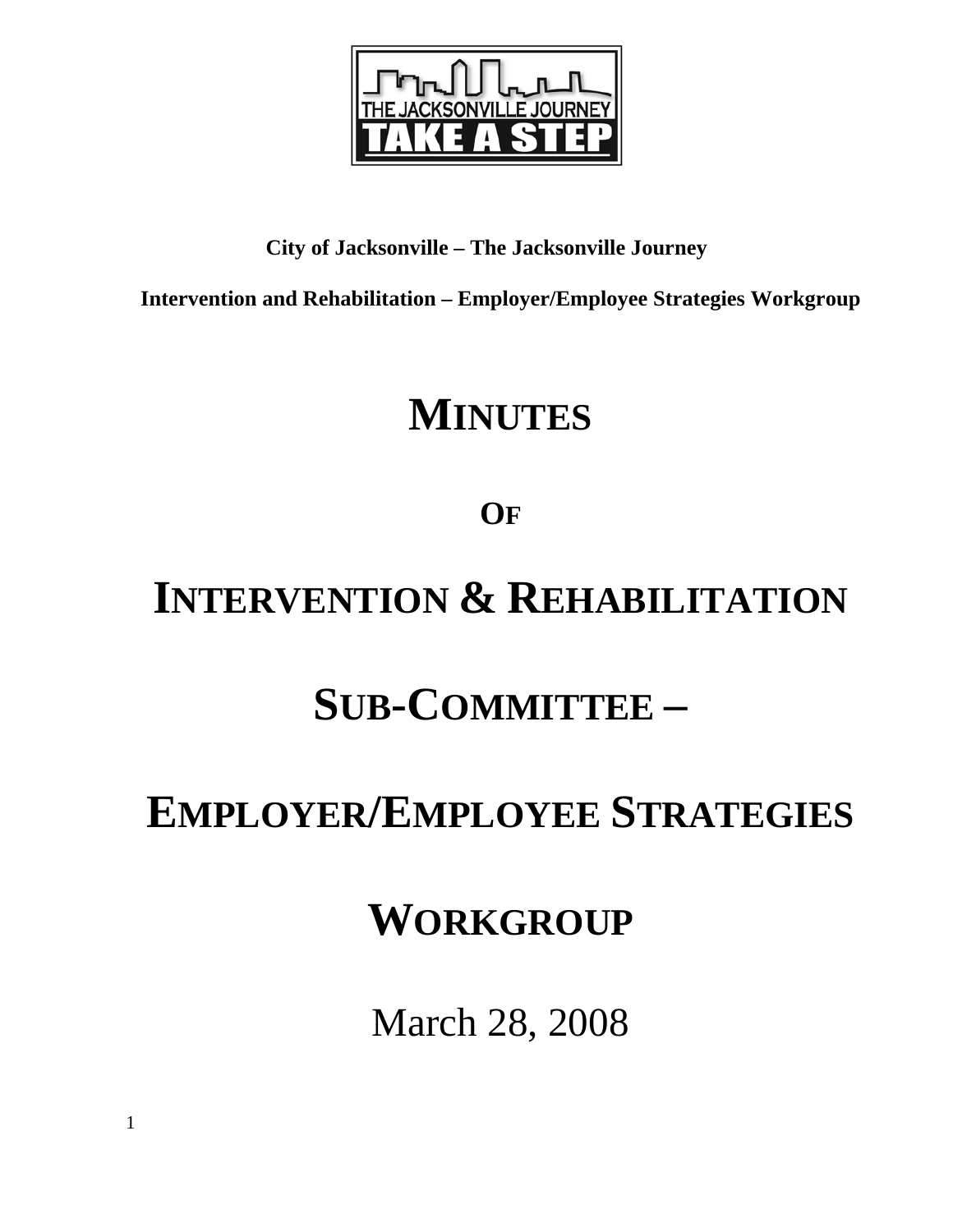## **The Jacksonville Journey – Intervention & Rehabilitation**

## **Sub-Committee – Employer/Employee Strategies Workgroup**

### **March 28, 2008**

### **2:30 p.m.**

**PROCEEDINGS before the Jacksonville Journey – Intervention & Rehabilitation Sub-Committee – Employer/Employee Strategies Workgroup, taken on Friday, March 28, 2008, Edward Ball Building, 8th Floor – 214 N. Hogan Street, Jacksonville, Duval County, Florida commencing at approximately 2:30 p.m.** 

**Intervention & Rehabilitation Sub-Committee – Employer/Employee Strategies Workgroup** 

> **Lad Daniels, Chair Bob Baldwin, Member Karen Bowling, Member**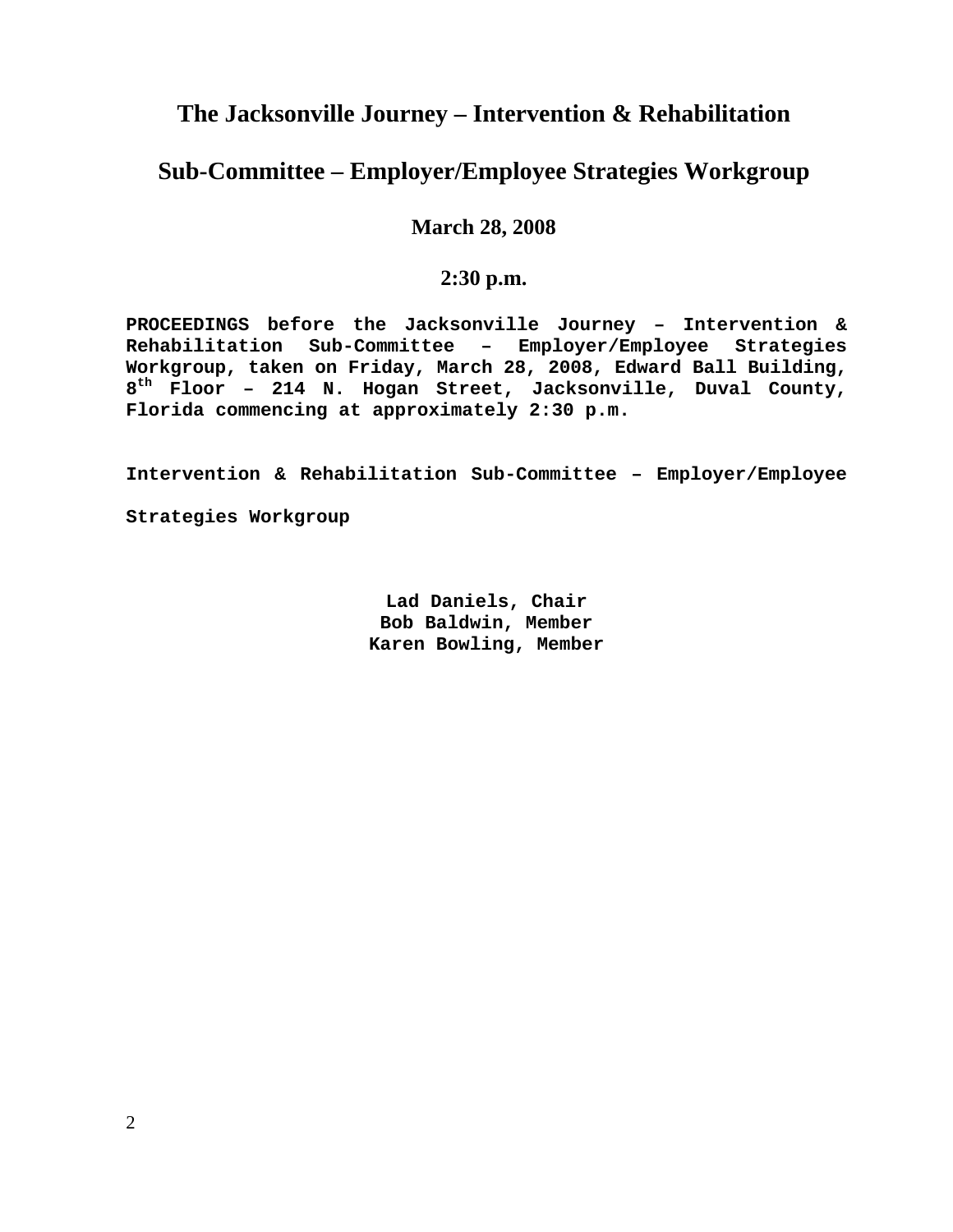## **APPEARANCES**

### **COMMITTEE CHAIRS & MEMBERS:**

LAD DANIELS, Chair BOB BALDWIN, Member KAREN BOWLING, Member

**ABSENTEE MEMBERS:**  None

### **STAFF:**

LYNN RIX

**OTHERS PRESENT:** 

SHARON KIRKLAND, Jacksonville Journey DWAINE STEVENS, Publix Super Market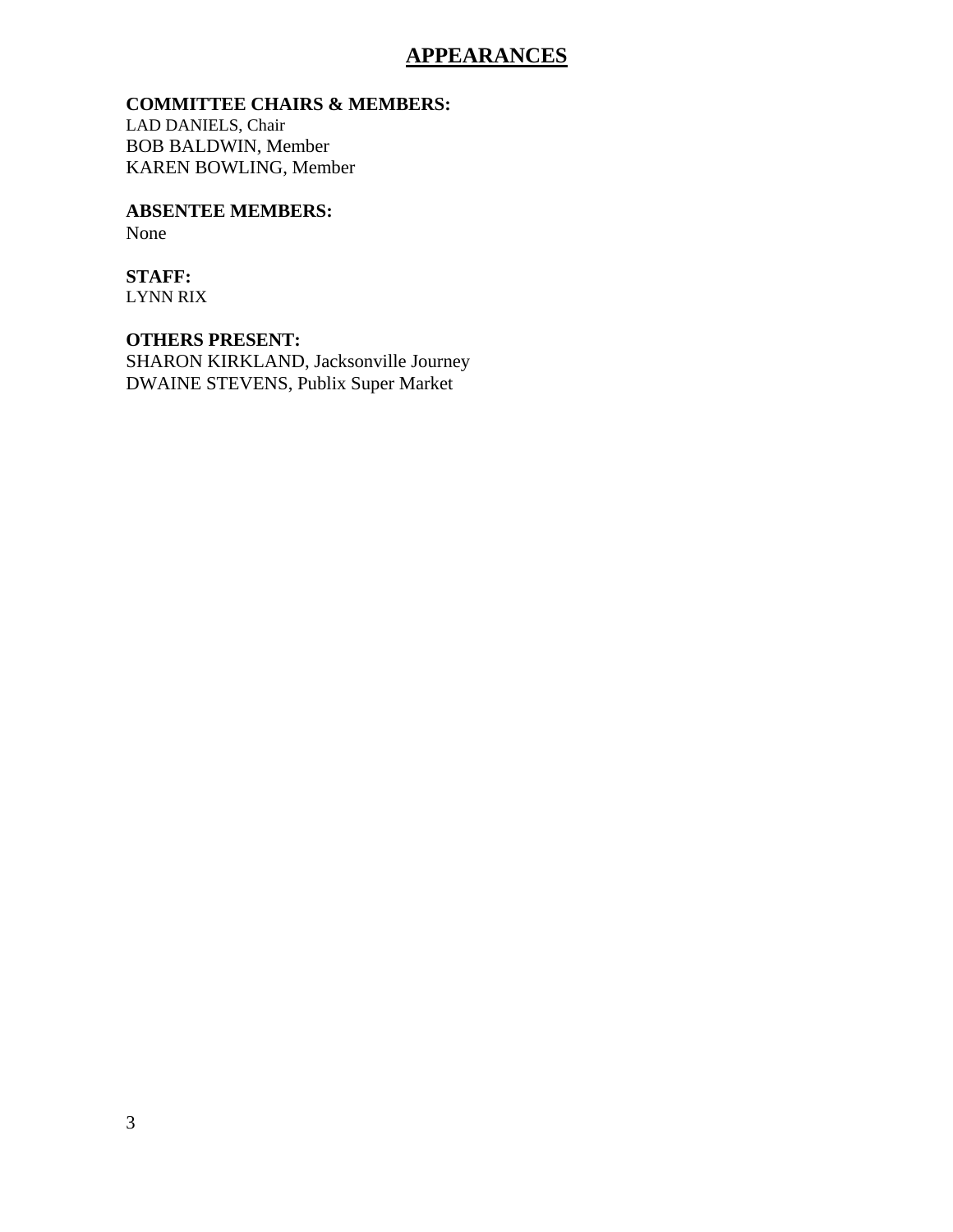## **PROCEEDINGS**

March 28, 2008

Intervention and Rehabilitation Sub-Committee –

Employer/Employee Strategies Workgroup 2:30 p.m.

**Call to Order and Comments.** Chairman Daniels called the meeting to order at 2:35 p.m.

**Purpose of Meeting.** 1. To find out what is happening in the world of young people and employers like Publix Super Markets.

2. Review recommendations to be made to the full sub-committee.

Bob Baldwin then introduced Dwaine Stevens, Media & Community Relations Manager for Publix Super Markets. Mr. Stevens gave a brief bio and then addressed questions from workgroup members about how companies who hired teenagers can help prevent crime. **Q: How do we stop kids from getting into the criminal system?**  Markets are located in the community and have a responsibility to that community. We offer a future by promoting from within. One can start in the maintenance department and from there go anywhere in the company. Store managers make \$100,000 to 130,000, depending on store size. Many of the store managers started at an

Currently Publix employs about 15,000 teenagers as young as 14. Benefits include: Friends, health insurance, bonuses, premium pay for Sundays and holidays, stock-profit plan. Also, college tuition reimbursement is available at 100% for employees after 6

entry level position as teenagers.

4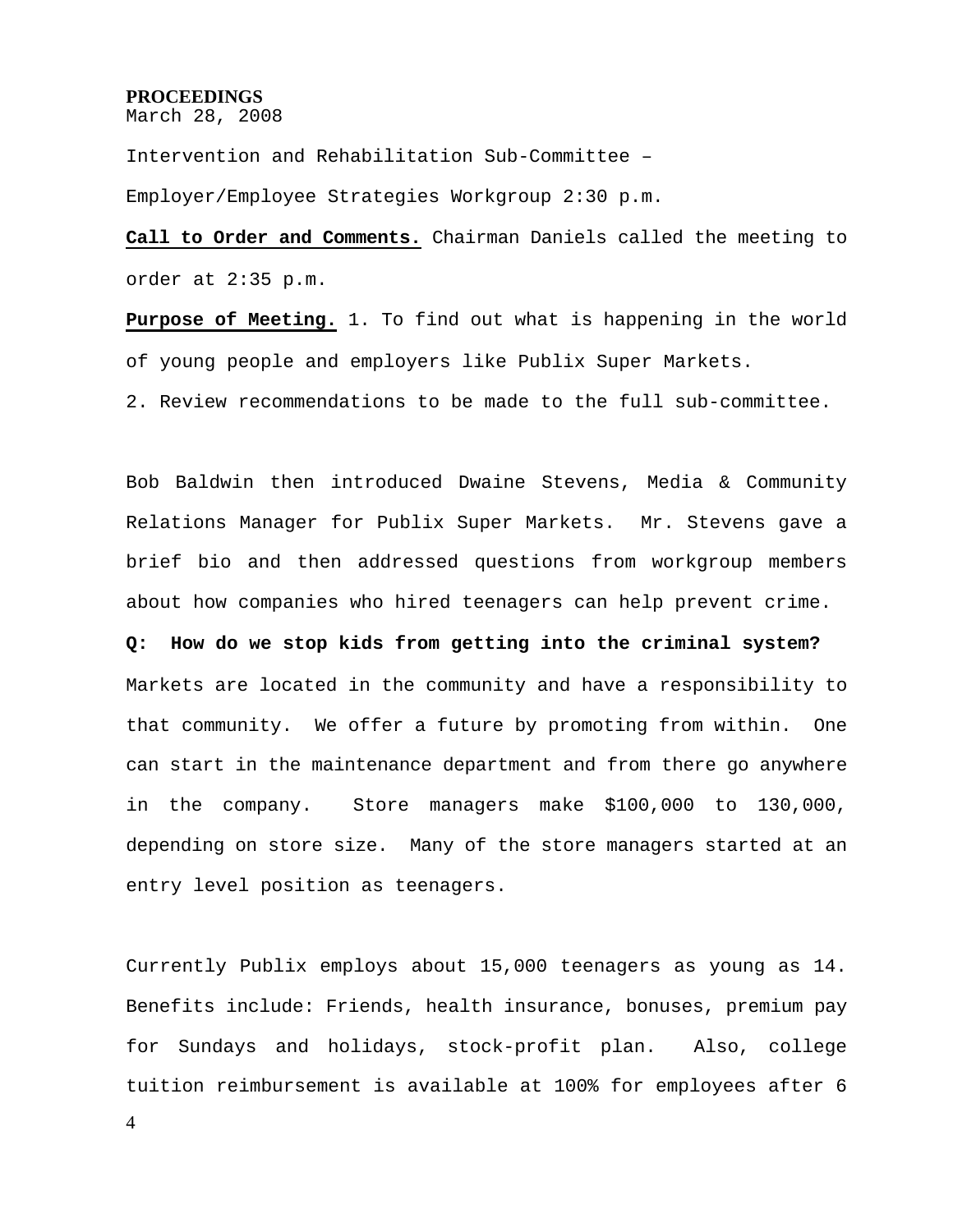months. Must work 10 hours a week and maintain a successful work rating. Degree must be related to a job in the Publix Corporation.

There are policy guidelines for dress, grooming, etc., so teens learn proper behavior in a business environment by example. For some teens their store family is the only family they have. The members of the management team take this responsibility seriously and often become a mentor to their young employees.

#### **Q: Tell us about the Gateway Publix store.**

It was first there in the 1950's. The store was turned over to Winn-Dixie while Publix was developing its business downstate. Around 1998 the decision was made to re-open Publix in Gateway. At that time there was a perception that grocery chains did not do business in African-American communities.

# **Q: When hiring for the Gateway store, was there a difference in profile of the store or in the young people applying?**

The store operates in the same way. No special programs were instituted for hiring although some grass roots efforts were made in the schools. Employee turn over is not any greater than at any other store.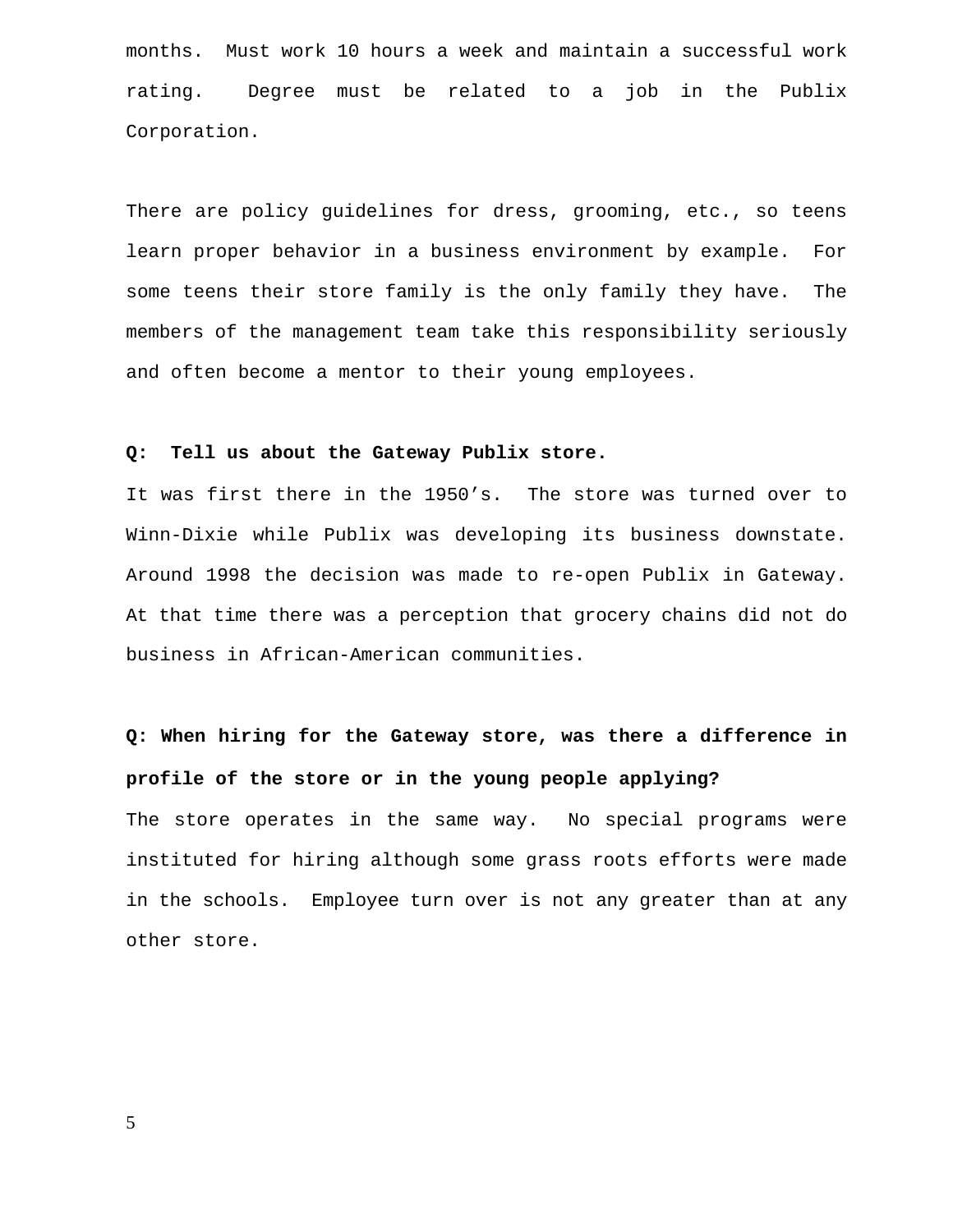# **Q: What differences do you see with kids today as opposed to past generations?**

Young people today want instant gratification. This is all over. We try to combat this with open communication about advancement opportunities and reasonable time frames. All we need is a willing spirit. We work around student's extracurricular activities and teenagers never close at night. There are employment kiosks in the stores or interested parties can go to www.hotjobs.com to see what's available in their local store.

**Q: Is there help for young people who are employed and then may have family or social issues arise?** 

Open communication with the management team will help them find what they need.

**Q: How do we find workers for the next 10 to 15 years? Do we entice the retiring work force to stay longer? Do we hire exoffenders or potential offenders?** 

The grocery industry does have a trade association and they address our future employment issues. Publix does hire exoffenders. Answering the application question honestly will not automatically disqualify a candidate. Dishonestly will. The average store has 150 to 175 employees. Random drug screens are done.

6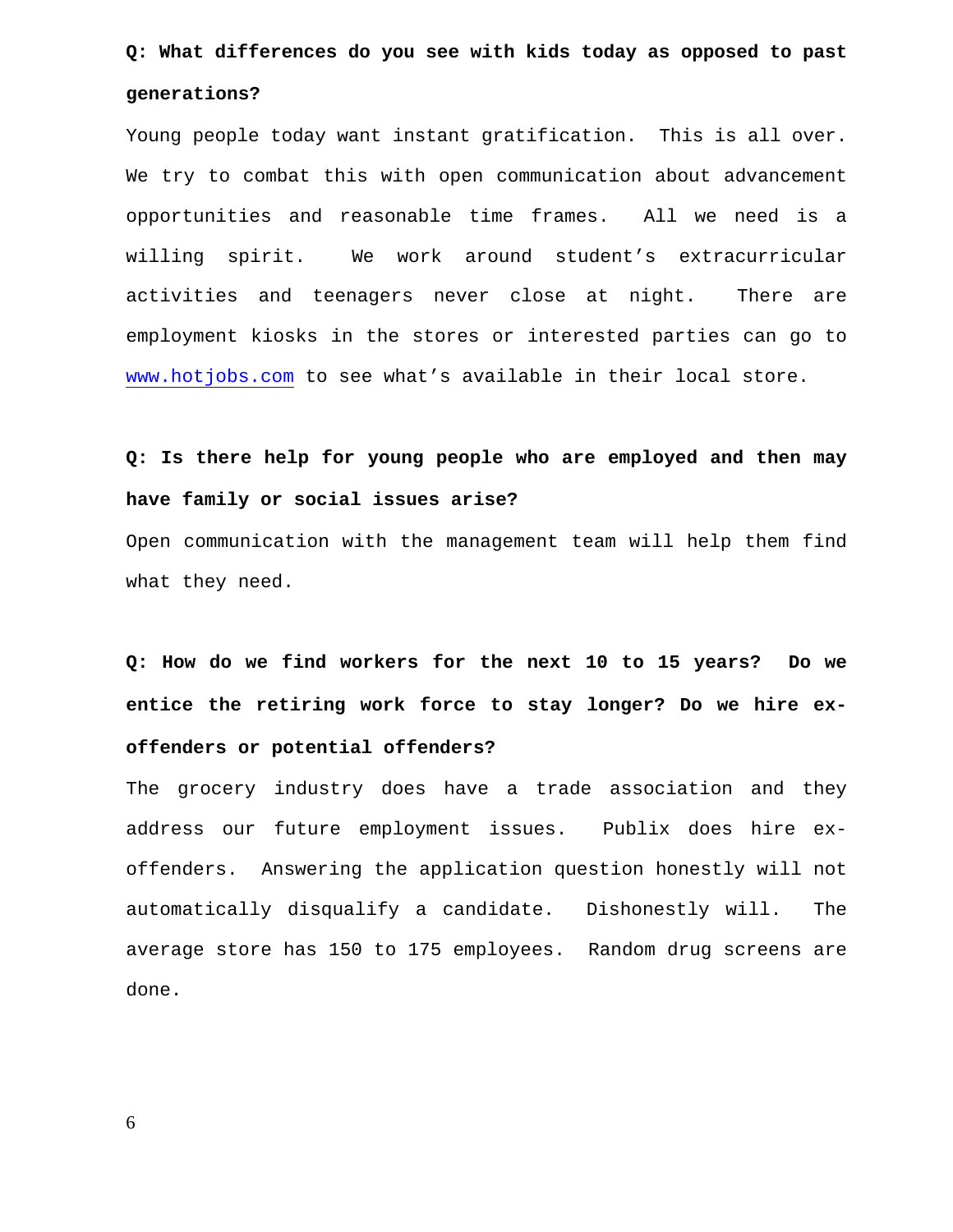#### **Q: What differences do you see in the young workforce today?**

Young people today are much savvier than previous generations.

#### **Q: Are they educationally smart or street smart?**

They are more computer literate, more visionary in their thinking and savvier in general. We are growing our pharmacy business. This is the most exciting part of the business today. We are heavily recruiting and associates are encouraged to go to pharmacy school.

#### **Q: How do you keep kids out of the system?**

We do the best we can while we have them. We give them good examples. Management teams are involved in school activities, coaching and mentoring. Our stores are designated "Safe Places".

#### **Q: Do employees generally come from the community you service?**

A store usually services a 3 to 5 mile radius. Our employees also usually live within that radius. Also, labor laws are not a deterrent to hiring young people. Our corporate policies are much tougher than state and federal law. Stores who break corporate policy face very stiff fines that affect their store's bottom line.

This concluded the question and answer session with Mr. Stevens.